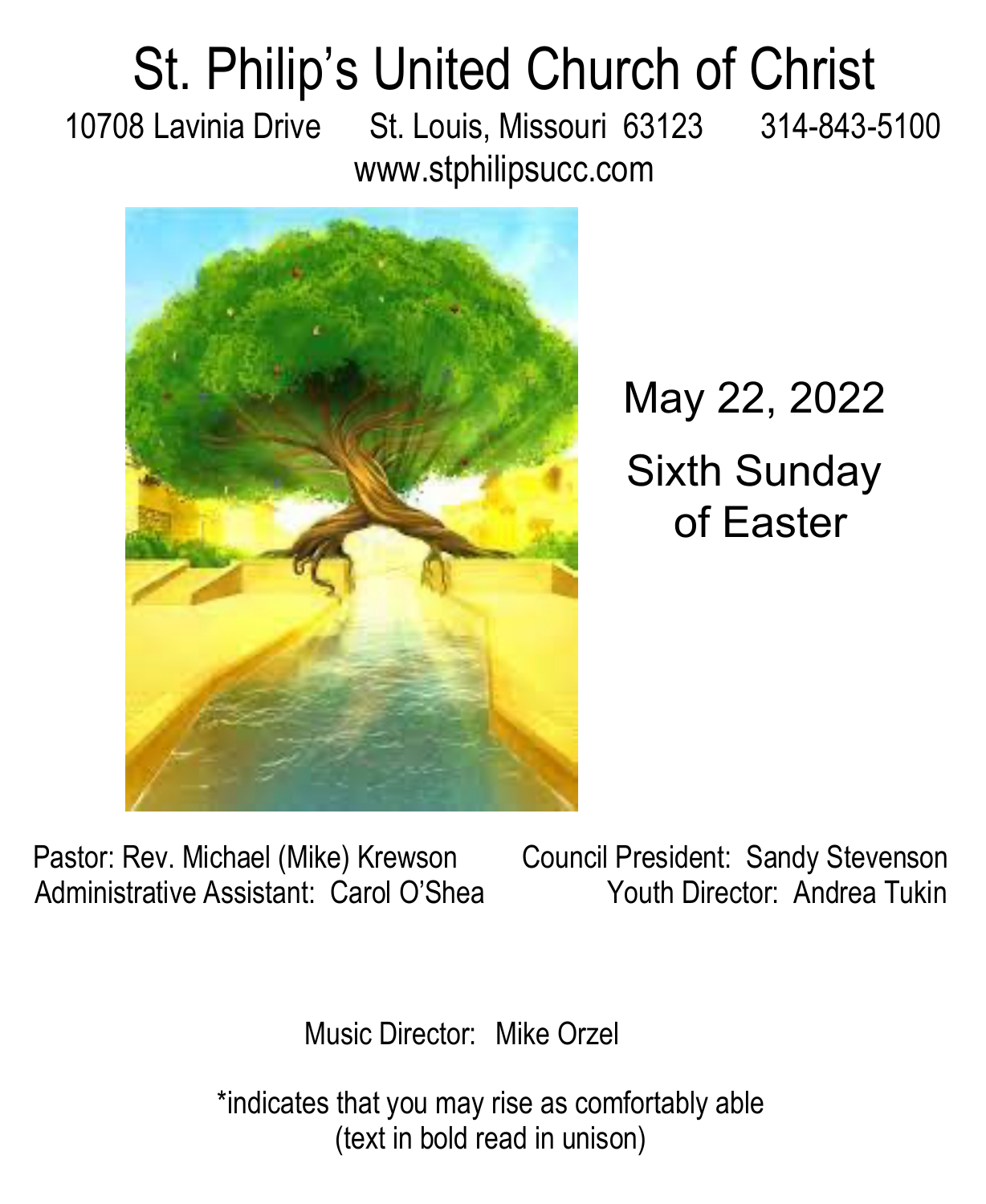Prelude

Lighting the Candles

Announcements and Prayer Concerns

\* Call to Worship (Responsively) With open hands and open doors we come to worship! **This church of Jesus is ready!** Gather us in, O God, and lift our spirits. **Welcome us, Lighten our grief and double our joy.** With open hands and open arms, **We come to worship and deepen our awe.**

\* Opening Hymn: "Glorious Things of Thee Are Spoken" # 709 Glorious things of thee are spoken, Zion, city of our God; God, whose word cannot be broken, formed thee for a blest abode. On the Rock of Ages founded, what can shake thy sure repose? With salvation's walls surrounded, thou may'st smile at all thy foes.

See, the streams of living waters, springing from eternal love, well supply thy sons and daughters, and all fear of want remove. Who can faint, while such a river ever flows their thirst to assuage? Grace, which like the God, the Giver, never fails from age to age.

Round each habitation hov'ring, see the cloud and fire appear for a glory and a cov'ring, showing that God is near! Thus deriving from their banner light by night and shade by day, safe they feed upon the manna Which God gives them when they pray.

Saviour, if in Zion's city I, through grace, a member am, Let the world deride or pity, I will glory in Thy name: Fading is the sinner's pleasure, All his boasted pomp and show; Solid joys and lasting treasure None but Zion's children know.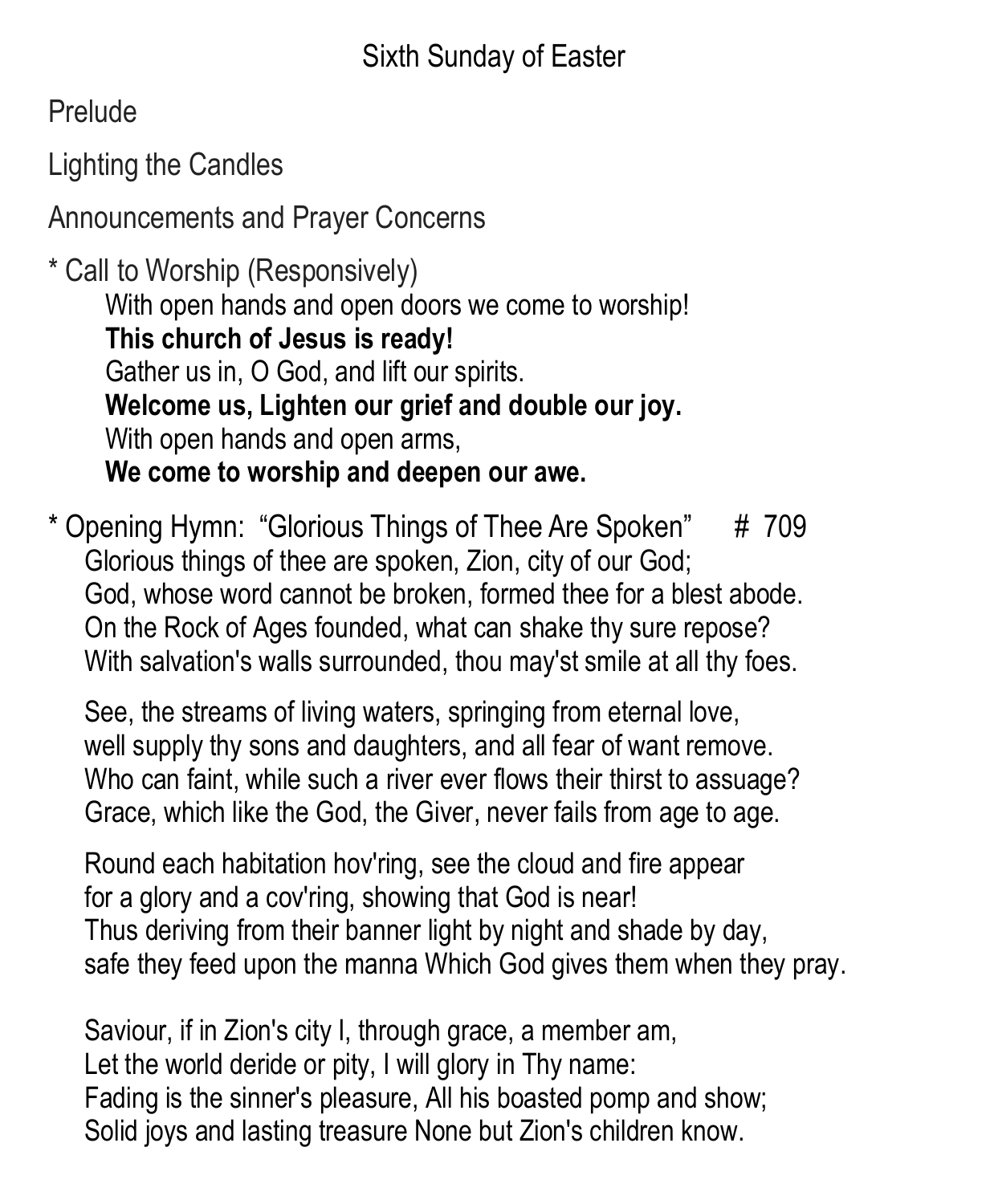\* Centering Prayer (Together)

**Absorb, O God, our weariness and sorrow into your graceful Spirit. Fill us with life anew. Come into our lives in strength. Renew the Spirit within us. Give us bread for the wilderness because You are our Living God. Amen.**

\* Response: "Halle-Halle-Halleluja" Hymn # 41 Halle-Halle-Halleluja. Halle-Halle-Halleluja. Halle-Halle-Halleluja. Halle-Halle-Halleluja.

Children's Time

## Prayer of Preparation (Together)

**Open our eyes and hearts, O God, to hear and feel you in these words of scripture. Call us to love the time we spend listening for your still, small voice. Awaken an awareness of how we can put love into action. Amen.**

#### Scripture: Acts 16:9-15

- During the night Paul had a vision: there stood a man of Macedonia pleading with him and saying, "Come over to Macedonia and help us." When he had seen the vision, we immediately tried to cross over to Macedonia, being convinced that God had called us to proclaim the good news to them.
- We therefore set sail from Troas and took a straight course to Samothrace, the following day to Neapolis, and from there to Philippi, which is a leading city of the district of Macedonia and a Roman colony. We remained in this city for some days. On the Sabbath day we went outside the gate by the river, where we supposed there was a place of prayer, and we sat down and spoke to the women who had gathered there.
- A certain woman named Lydia, a worshiper of God, was listening to us; she was from the city of Thyatira and a dealer in purple cloth. The Lord opened her heart to listen eagerly to what was said by Paul. When she and her household were baptized, she urged us, saying, "If you have judged me to be faithful to the Lord, come and stay at my home." And she prevailed upon us.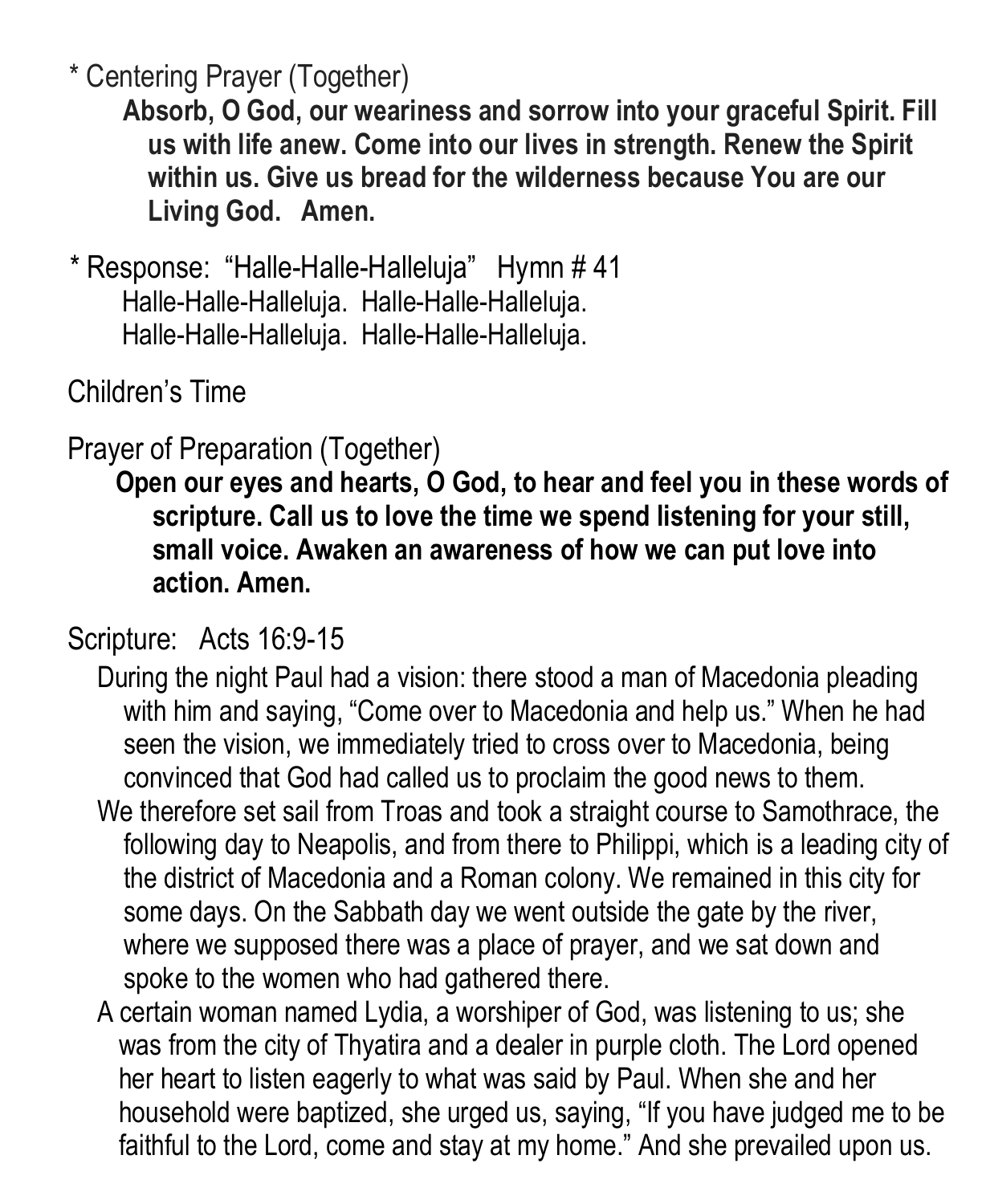Scripture: Revelation 21:10

And in the spirit he carried me away to a great, high mountain and showed me the holy city Jerusalem coming down out of heaven from God.

Scripture: Revelation 22:1-5

Then the angel showed me the river of the water of life, bright as crystal, flowing from the throne of God and of the Lamb through the middle of the street of the city. On either side of the river is the tree of life with its twelve kinds of fruit, producing its fruit each month, and the leaves of the tree are for the healing of the nations. Nothing accursed will be found there any more.

But the throne of God and of the Lamb will be in it, and his servants will worship him; they will see his face, and his name will be on their foreheads. And there will be no more night; they need no light of lamp or sun, for the Lord God will be their light, and they will reign forever and ever.

Hymn: "Shall We Gather at the River"  $\#$  701 Shall we gather at the river, Where bright angel feet have trod; With its crystal tide forever Flowing by the throne of God?

Refrain Yes, we'll gather at the river, The beautiful, the beautiful river; Gather with the saints at the river That flows by the throne of God.

On the margin of the river, Washing up its silver spray, We will walk and worship ever, All the happy golden day. (Refrain)

Ere we reach the shining river, Lay we every burden down; Grace our spirits will deliver, And provide a robe and crown. (Refrain)

Soon we'll reach the shining river, Soon our pilgrimage will cease; Soon our happy hearts will quiver With the melody of peace. (Refrain)

Sermon: "Open heartedness" Rev. Mike Krewson

Anthem: "River of Glory"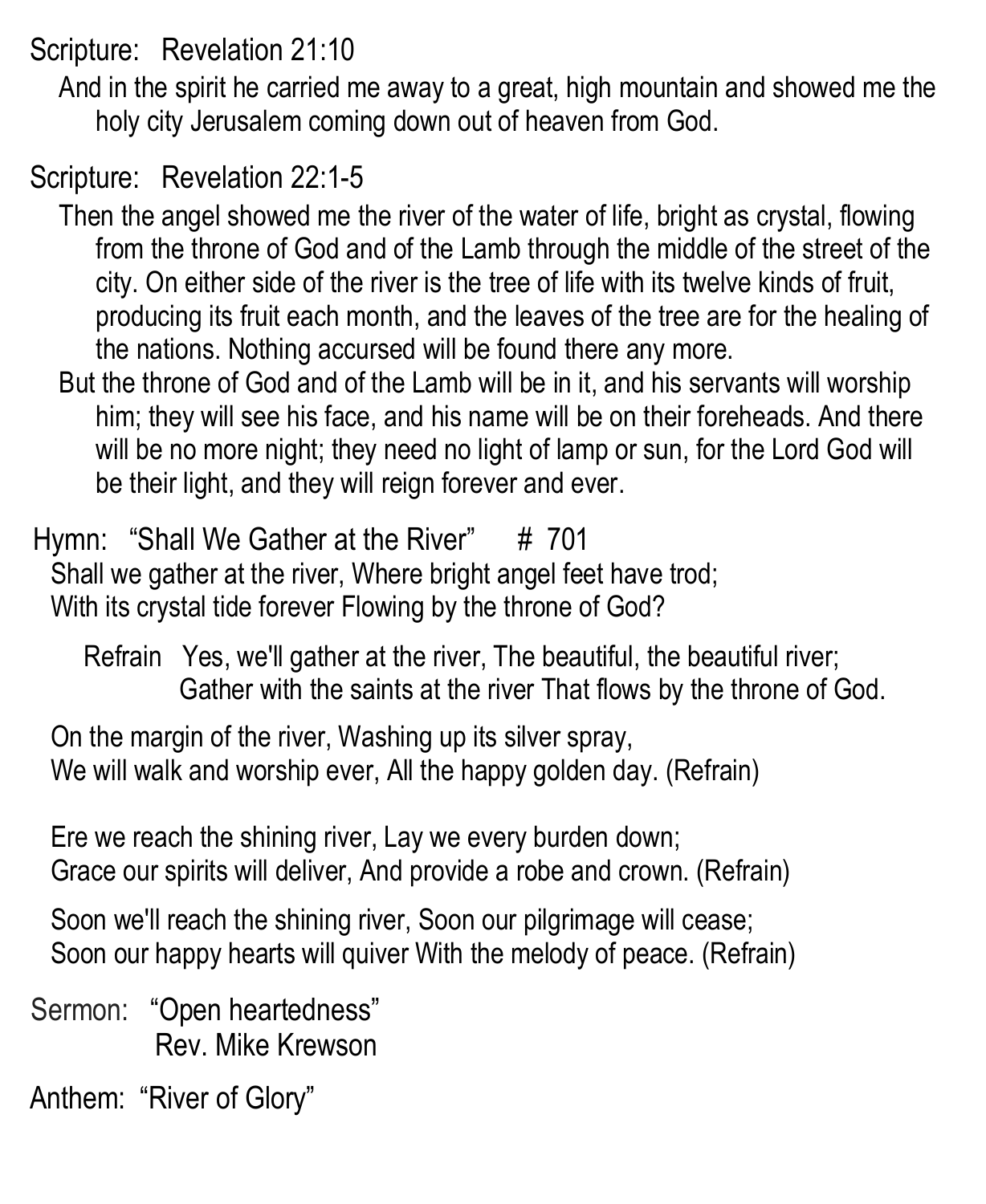Prayer Time: Wordless Meditation Pastoral Prayer Lord's Prayer **Our Father who art in heaven, hallowed be your name. Your kingdom come, your will be done, on earth as it is in heaven. Give us this day our daily bread; and forgive us our debts, as we forgive** 

- **our debtors; and lead us not into temptation, but deliver us from evil.**
- **For yours is the kingdom and the power and the glory, forever. Amen.**

## Our Gifts

Response "Praise God from Whom All Blessings Flow"

**Praise God from whom all blessings flow;** 

**Praise God, all creatures here below;**

**Praise God above, ye heavenly host:** 

**Creator, Christ and Holy Ghost. Amen.**

Prayer Dedicating our gifts (Together)

**Give us, O God, such a clear vision of your path that we can better serve you and be dedicated to justice. Empower us as we give these offerings and help us to discern your will. Amen.**

\* Closing Hymn: "Great Is Thy Faithfulness" # 86 Great is thy faithfulness, O God my Father, there is no shadow of turning with thee; thou changest not, thy compasssions, they fail not; as thou hast been thou forever wilt be.

Refrain Great is Thy faithfulness! Great is thy faithfulness! Morning by morning new mercies I see; all I have needed thy hand hath provided - Great is thy faithfulness, Lord, unto me!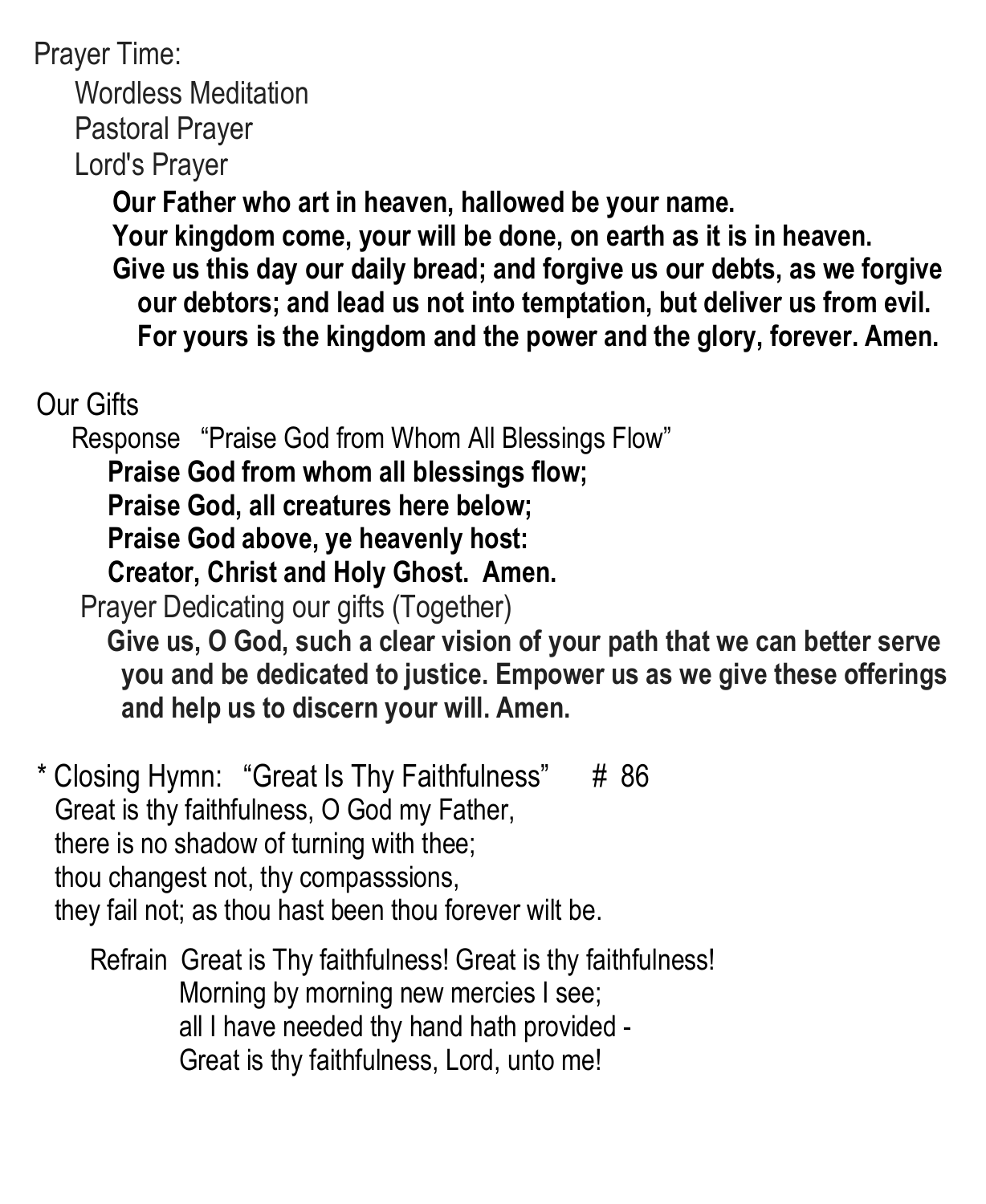Summer and winter, and spring-time and harvest, sun, moon and stars in their courses above, join with all nature in manifold witness to thy great faithfulness, mercy and love. (Refrain)

Pardon for sin and a peace that endureth, thy own dear presence to cheer and to guide; strength for today and bright hope for tomorrow, blessings all mine, with ten thousand beside! (Refrain)

- \* Benediction
- \* Postlude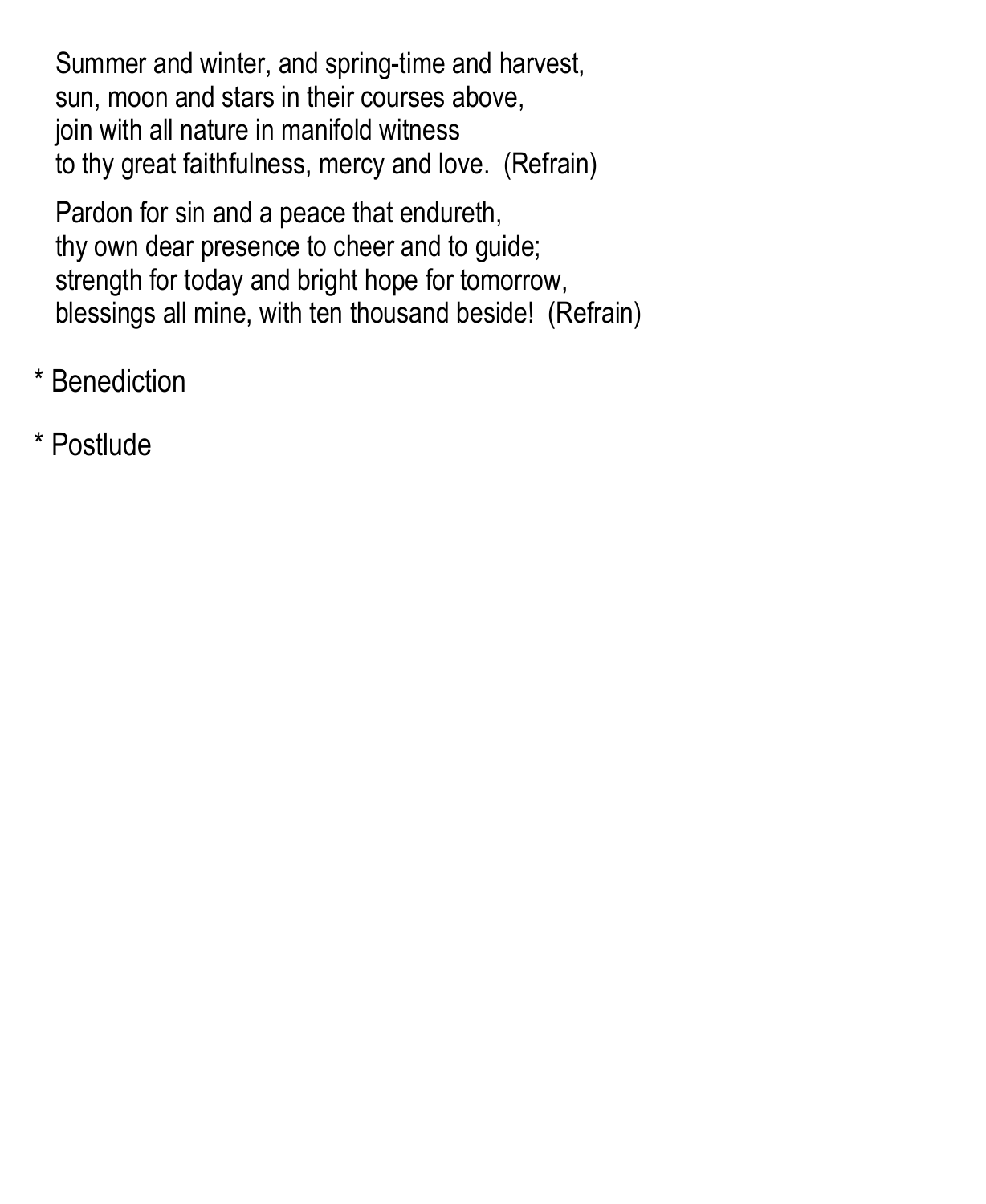## **VACATION BIBLE SCHOOL July 11-15**

This year's Vacation Bible School theme is "Knights of the North Castle" and will be held the week of July 11. Please consider how you might be able to help out. There will be many opportunities to volunteer for people of all ages and talents.

If you'd like to register anyone, please contact the church office for more information. There will be a new registration form and information coming soon.

## **UKRAINE RELIEF**

Dear Friends,

As the crisis in Ukraine continues, the refugees need so much help and support. St. Philip's would like to begin a Special Fund to help these people. Funds will go to UCC Global Ministries, which will provide food, shelter, transportation, and other services for refugees, and people left behind, including the elderly and those needing emergency medical care.

If you would like to contribute, you can do so by including a check payable to St. Philip's in the collection plate, or mail it to Kathy Shelton. Please be sure to put UCC Ukraine Fund on the memo line of the check and on the outside of the envelope, so it can be credited properly. Donations will appear on your giving statements and can be tax deductible. We are confident that the money will be well used to help these desperately cold and hungry people. God Bless them.

Thank you so much,

Virginia Hladnick and Barbara Barnes

## MAY BIRTHDAYS

- Dori Hudson 1 Olivia Stevenson 1 Mike Shelton 5 George Brand, III 8 Stacey Witte 9 **Lindsey Rawlings** Dorothy Vinyard
- Kimberly Kelly 14
	- Pam Henson 15
	- Shirley Oldani 16
	- Carl Philips 17
	- William Matthews, Jr 20
	- 11 Jason Yung 21
	- 11 Sue Bowles 23
- Sheannon Hladnick 26
- Brandi Armistead 26
- Haylee Womack 27
- Sandy Stevenson 29
- Laura Brym 31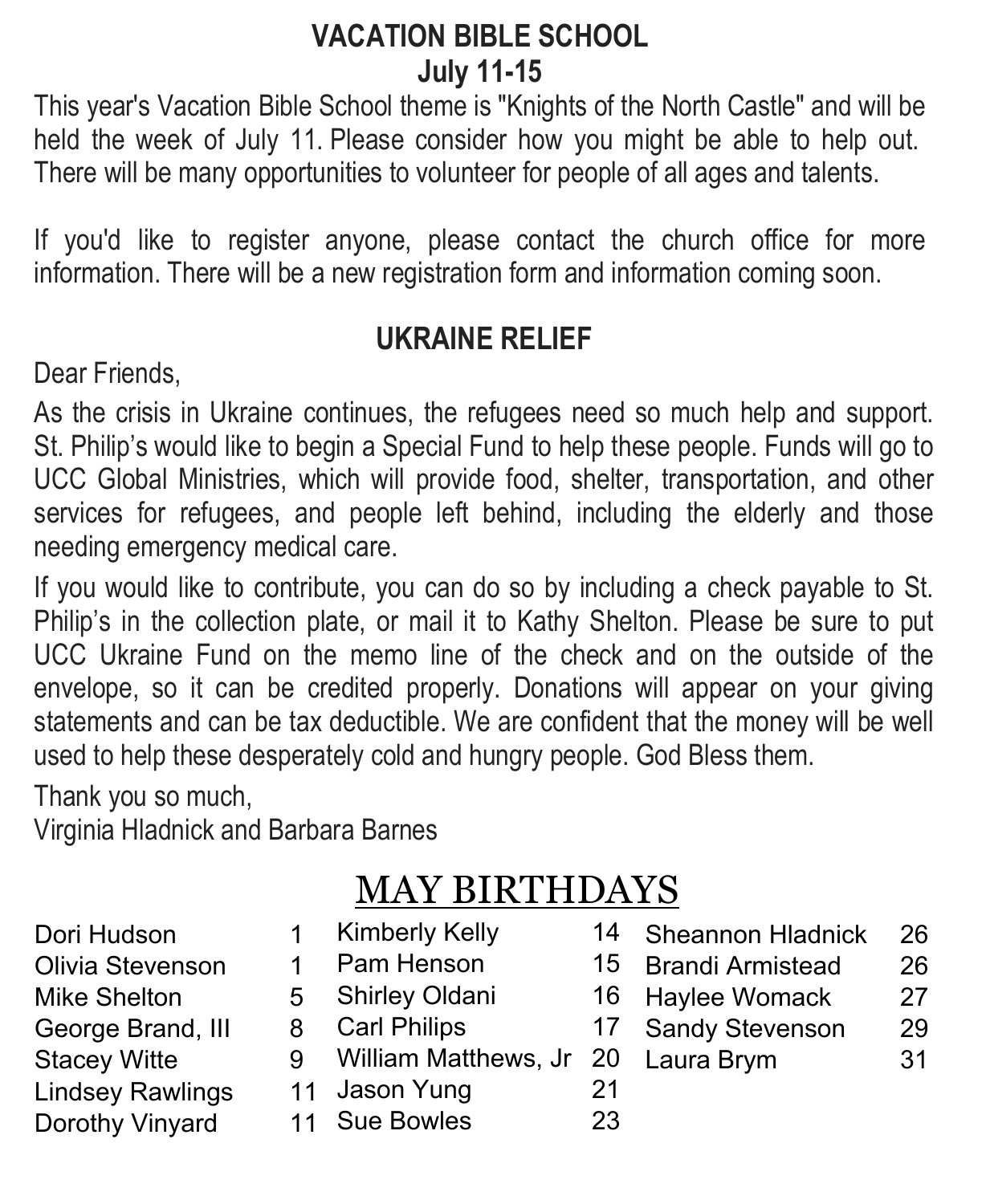## **LOGOS SUMMER SCHEDULE**

Hi friends! Here are the dates we plan to have our Summer LOGOS nights. If you are able to join us, please add it to your calendars. I will send out emails to remind everyone, give details, and ask people to RSVP for food purposes before each event.

I think the July or August date will be a pool party/BBQ either at my house or Virginia's house! More details to follow. I hope I'll get to see all of you!

> June 22 July 20 August 10

Hope you are having a wonderful end of the school year! Miss you already.

Talk to you soon, Andrea

## **YOUNG(ER) ADULT FELLOWSHIP**

On Sunday, June 12, the young(er) adults in the congregation will meet again. We plan to enjoy some food and chat. Childcare will be provided as needed.

If you are interested in joining us or have any questions, please text or call Pastor Mike at 618-789-2203.

### **LUNCH BUNCH WEDNESDAY, JUNE 8 NOON**

Lunch Bunch will meet on Wednesday, June 8th at Rizzo's Italian Restaurant located at 4460 Lemay Ferry Road.

Please see the LIME sign-up sheet on the bulletin board and signup by Sunday, June 5. Reservations will be under St. Philip's. Any questions, call Dolores Zikes at 314-282-0197.

## **BOOK CLUB**

On June 26 after church, we will discuss Driving Miss Norma by Ramie Liddle and Tim Bauerschmidt. It is the story of Miss Norma's inspirational road trip across the US in a thirty six foot motor home with her son, his wife, and their poodle, showing us that it's never too late to begin an adventure, inspire hope, and become a trailblazer.

We always have a good time and new members are always welcome. Consider joining us. Copies of the next month's selection are available at the meetings.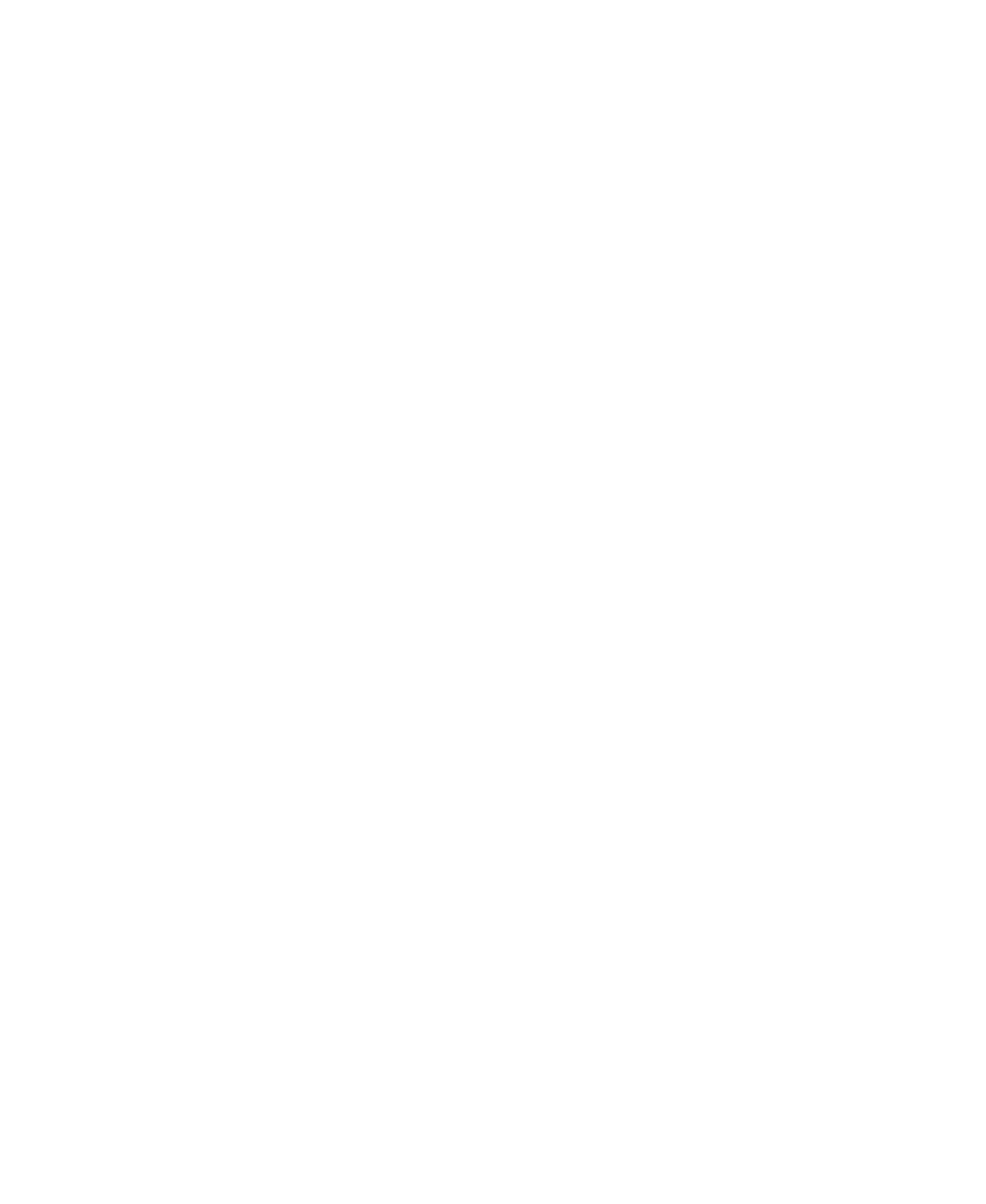| Saturday  | 88                                                                                                 | 4                                                                                                | ∓                                                                                                | $\frac{8}{1}$                                                                                                                         | 25                                                                                                             |
|-----------|----------------------------------------------------------------------------------------------------|--------------------------------------------------------------------------------------------------|--------------------------------------------------------------------------------------------------|---------------------------------------------------------------------------------------------------------------------------------------|----------------------------------------------------------------------------------------------------------------|
| Friday    | 27                                                                                                 | ო                                                                                                | $\frac{1}{2}$                                                                                    | $\overline{1}$                                                                                                                        | $\overline{2}$                                                                                                 |
| Thursday  | 88                                                                                                 | $\mathbf{\Omega}$                                                                                | တ                                                                                                | $\frac{6}{1}$                                                                                                                         | 23                                                                                                             |
| Wednesday | 25                                                                                                 | June<br>$\overline{\phantom{0}}$                                                                 | noon Lunch<br>Bunch @<br>Rizzo's<br>∞                                                            | LOGOS<br>Family<br>Night<br>$\frac{5}{1}$                                                                                             | 22                                                                                                             |
| Tuesday   | $\overline{2}$                                                                                     | $\overline{5}$                                                                                   | $\overline{ }$                                                                                   | $\frac{4}{1}$                                                                                                                         | $\overline{\mathcal{S}}$                                                                                       |
| Monday    | Call/Zoom Mtg<br>Study Conf<br>10:00 Bible<br>ಔ                                                    | 30 Memorial Day<br>Call/Zoom Mtg<br>Study Conf<br>10:00 Bible                                    | Council Meeting<br>Call/Zoom Mtg<br>7:00 Church<br><b>Study Conf</b><br>10:00 Bible<br>ဖ         | Call/Zoom Mtg<br>Study Conf<br>10:00 Bible<br>ဗု                                                                                      | Call/Zoom Mtg<br>Study Conf<br>10:00 Bible<br>ସ                                                                |
| Sunday    | 9:45 Sunday School In-person<br>In-person, Livestream on<br>9:30 Sunday Worship<br>Facebook<br>လ္လ | 9:45 Sunday School In-person<br>In-person, Livestream on<br>9:30 Sunday Worship<br>Facebook<br>ଅ | 9:45 Sunday School In-person<br>In-person, Livestream on<br>9:30 Sunday Worship<br>Facebook<br>ഥ | 9:45 Sunday School In-person<br>In-person, Livestream on<br>9:30 Sunday Worship<br>10:15 Younger Adult<br>Facebook<br>Fellowship<br>은 | 9:45 Sunday School In-person<br>In-person, Livestream on<br>9:30 Sunday Worship<br>19 Father's Day<br>Facebook |